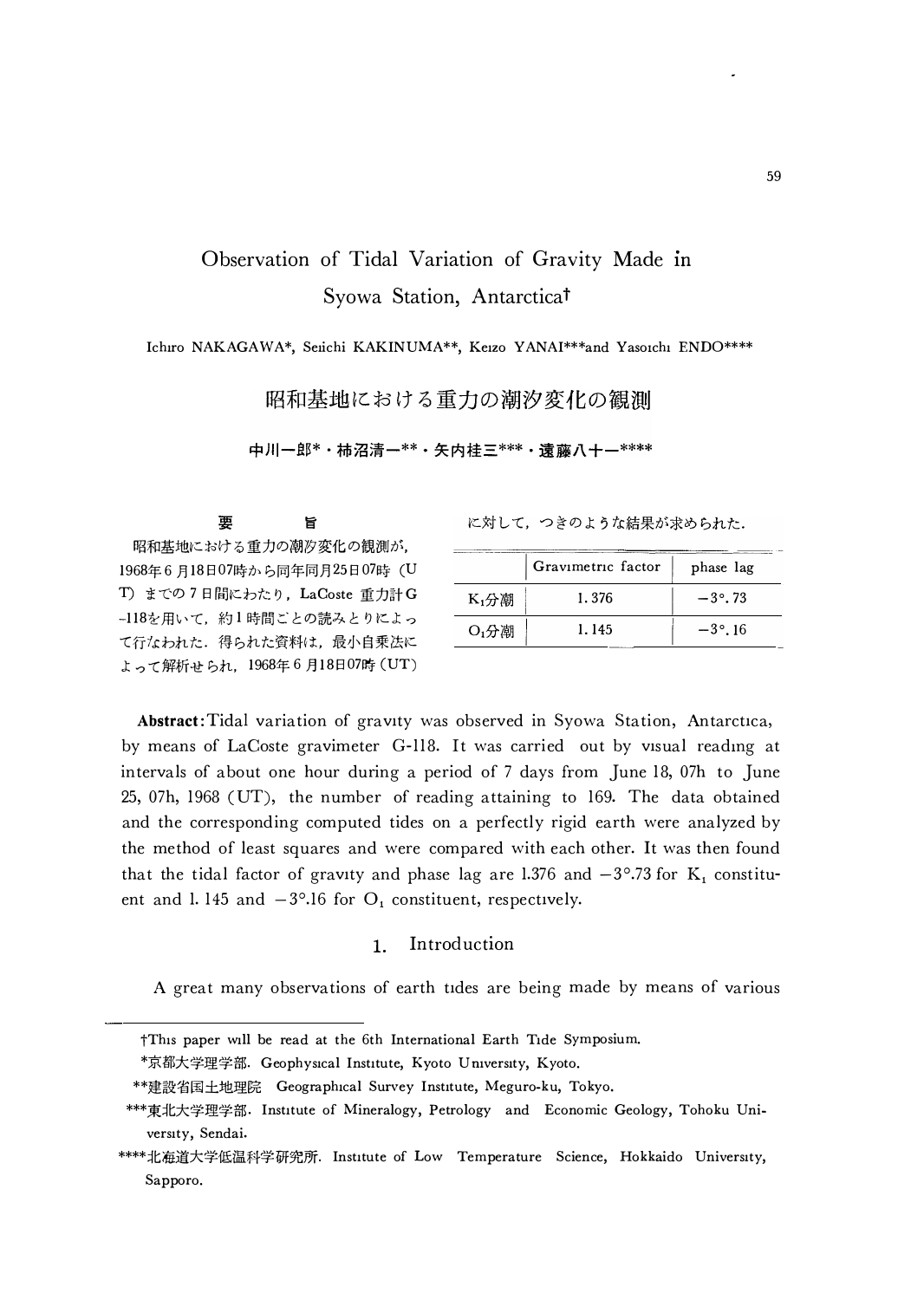#### 60 NAKAGAWA, S KAKINCMA, K YANAI and Y. ENDO 〔南極資料

kinds of gravimeters, tiltmeters, extensometers and other instruments at many stations in the world especially since the International Geophysical Year 1957-1958. However, almost all of the observation stations in operation are situated in a zone **bounded by latitudes of 10**° **to 60** ° **m the northern hemisphere, and no report from**  the southern hemisphere has been known

**The present paper is a report of our attempts to detcrmme the tidal factor of gravity and phase lag usmg the data obtamed by means of a LaCoste gravi**meter during a period of 7 days in Syowa Station, Antarctica.

### 2. Observation

**A LaCoste and Romberg Model G Gravny Meter No. 118 was used m the**  present observation. The gravimeter was installed on a concrete block, its height above the bare rock being 60cm, in the coiridor to a living 100m of Syowa Station. Location of the observation station is shown in Fig. 1. Latitude, longitude and height are 69°00'. 3 S, 39°35'. 4 E and 16.0 metres above mean sea level, respectively. The distance between the observation station and the neaiest sea coast **was about 165 metres.** 



*Fzg J Location of the cbservatwn station*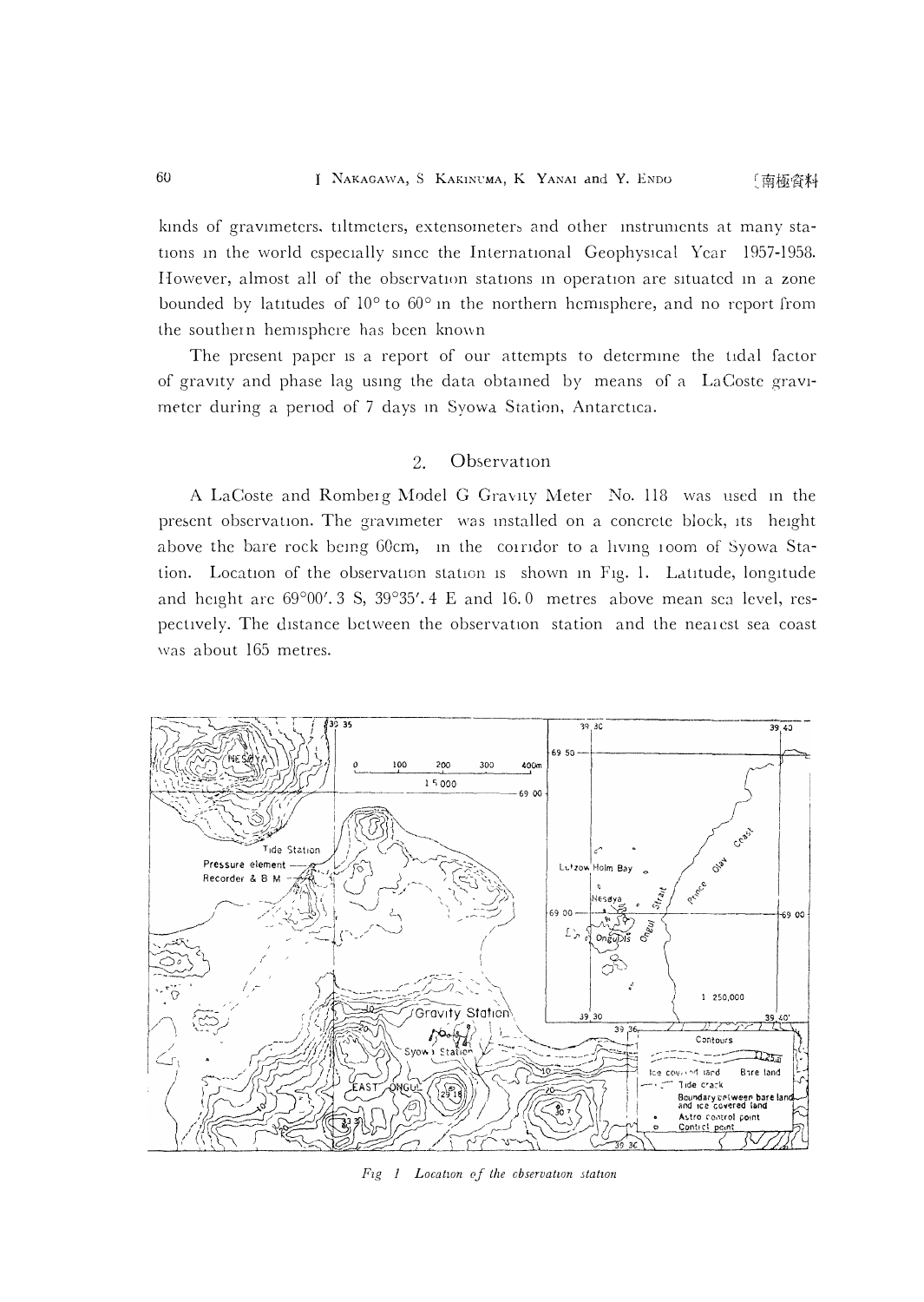Visual readmg of the gravimeter was carried out by three of the present authors (KAKINUMA, YANAI and ENDO) who stayed in Syowa Station for a year, at intervals of about one hour for a period of 7 days from June 18, 07ht o June 25, 07h, 1968 (UT) up to 0. 1 division of the gravimeter's dial scale, which corresponds to about 1 microgal in gravity change, and 169 reading value were obtamed.

The observation was not carried out as an independent program but was made by the authors in their spare time while wmtering in Syowa Station. This was the main reason why the observation period covered only 7 days.

### 3. Analysis and Its Results

A total of 169 reading values thus obtained were used in the succeedmg analysis. As the drift is inevitably involved in the reading values, the drift of the gravimeter must be eliminated, first of all, from the reading values prior to harmonic analysis. In the present case, however, the drift of the gravimeter was almost linear for the whole period, so that only a linear ramp of the drift amounting to  $-9$  microgals/day was eliminated from the reading values. The duration of the reading was too short for applying either the usual method of harmonic analysis or Fourier transform method. The least squares method was then employed in the present analysis.

Theoretically, amplitude of diurnal constituents is larger than that of semidiurnal ones in a region of high latitude. Therefore, the analysis was carried out for two cases. In the first analysis, four principal tidal constituents,  $M_2$ ,  $S_2$ ,  $K_1$  and  $O<sub>1</sub>$ , were assumed to be present to obtain tidal constants. In the second analysis, two principal diurnal constituents,  $K_1$  and  $O_1$ , which have large amplitudes in a high latitude, were assumed to be present.

On the other hand, tidal variation of gravity based on a perfectly rigid earth has been theoretically computed with the same period and time interval as for the reading values, and the computed tides were then analyzed by the same method as for the reading values.

Tidal constants thus obtained are shown in Table 1 with mean square error. Tidal factor of gravity G and phase lag  $\kappa$  were calculated by comparing the tidal constants of the observed tides with those of the computed tides. The results are also shown in Table 1, where the positive sign of  $\kappa$  indicates that the observed tide lags behind the theoretically computed tide, while the negative sign shows that the former precedes the latter.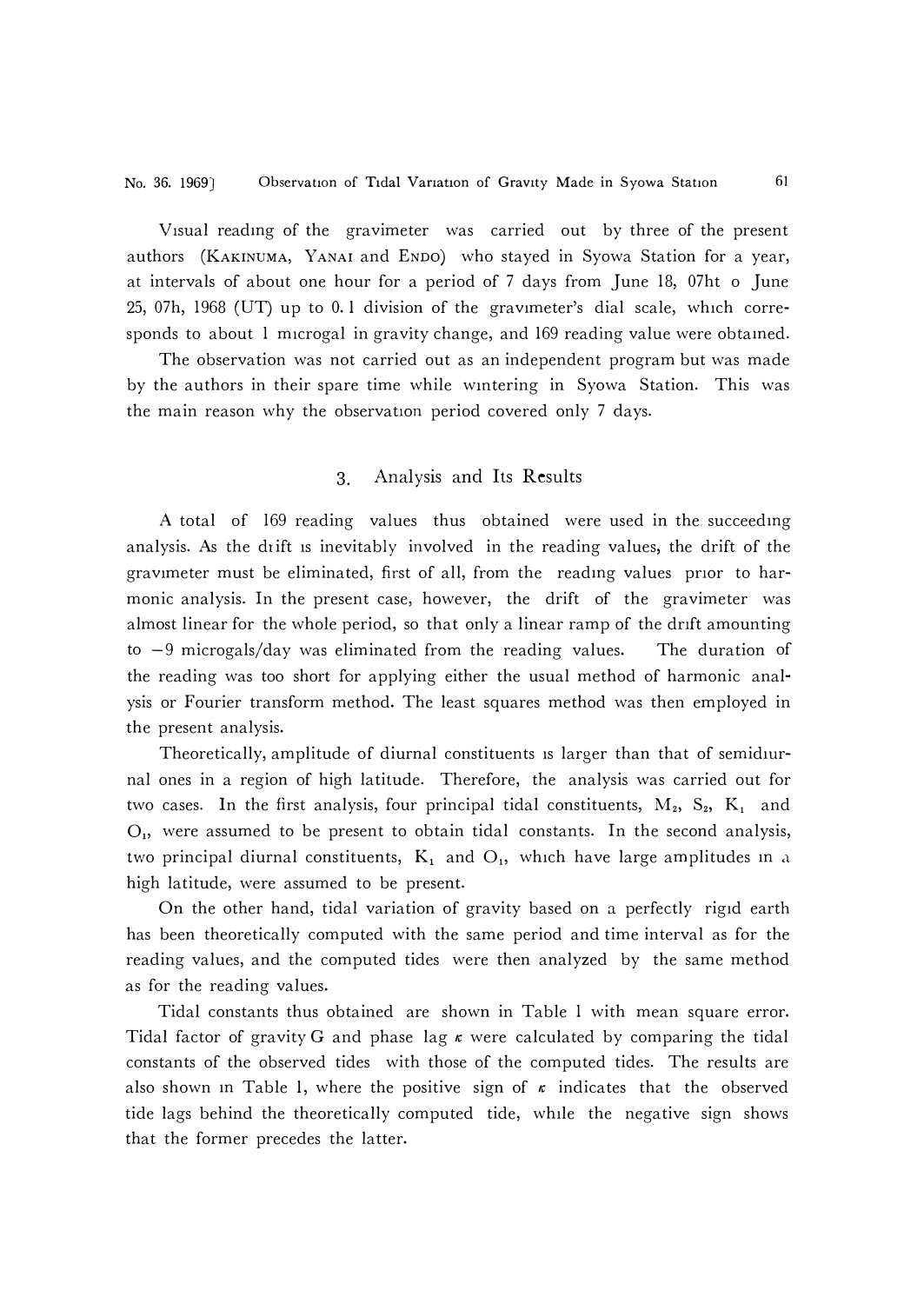Results of analysis on gravimetric tides. Table 1

Observation station: Syowa Station, Antarctica Epoch of analysis : June 18, 07h, 1968 (UT)

|                | Observed tides           |                  | Computd tides            |                   |       | κ<br>(degree) |
|----------------|--------------------------|------------------|--------------------------|-------------------|-------|---------------|
|                | Amplitude<br>$(\mu gal)$ | Phase<br>degree) | Amplitude<br>$(\mu gal)$ | Phase<br>(degree) | G     |               |
| $\mathbf{M}_2$ | 10.603                   | 72 36            | 7.710                    | $-10338$          | 1.375 | 175.74        |
| $S_{2}$        | 1.566                    | $-33.59$         | 2 8 5 3                  | 51 60             | 0 549 | $-85$ 19      |
| $K_1$          | 50.801                   | 31.67            | 36 926                   | 35.40             | 1.376 | $-3, 73$      |
| O <sub>1</sub> | 21.497                   | $-147.94$        | 18 780                   | $-144.78$         | 1 145 | $-3,16$       |
| Er             | 0 915                    |                  | 0 1 2 2                  |                   |       |               |

Case 1. Four tidal constituents,  $M_2$ ,  $S_2$ ,  $K_1$  and  $O_1$ , were assumed to be present.

Case 2 Two tidal constituents,  $K_1$  and  $O_1$ , were assumed to be present

|                | Observed tides           |                   | Computed tides           |                   |     |          |
|----------------|--------------------------|-------------------|--------------------------|-------------------|-----|----------|
|                | Amplitude<br>$(\mu gal)$ | Phase<br>(degree) | Amplitude<br>$(\mu gal)$ | Phase<br>(degree) | G   | (degree) |
| $\mathrm{K}_1$ | 51.486                   | 30.95             | 36 345                   | 36.04             | 417 | $-5.09$  |
| O,             | 21.095                   | $-148$ 86         | 18.991                   | $-143.50$         | 111 | $-5.36$  |
| Er             | 1.054                    |                   | 0.493                    |                   |     |          |

#### Discussion and Conclusion  $\overline{4}$ .

As described above, the analysis was made for two cases, assuming four tidal constituents,  $M_2$ ,  $S_2$ ,  $K_1$  and  $O_1$ , in one case and two tidal constituents,  $K_1$  and  $O<sub>1</sub>$ , in the other case. Judging from Table 1, mean square error in the former is smaller than that in the latter. Consequently, values of tidal constants in the former are much reliable than those in the latter. It is noted that the results of the diurnal constituents are good but those of the semidiurnal ones are not good except the tidal factor of  $M_2$  constituent.

Field temperature, atmospheric pressure and other meteorological elements were observed outside near the observation room. Tidal observation was also carried out by means of a tide gauge of pressure type on the coast about 500 metres northwest of the observation station. In the first graph of Fig. 2, the dots are the observed tides and the curve represents the predicted tides calculated using the tidal constants obtained by the least squares method. On the other hand, theoretically computed tides on a perfectly rigid earth are expressed by the second graph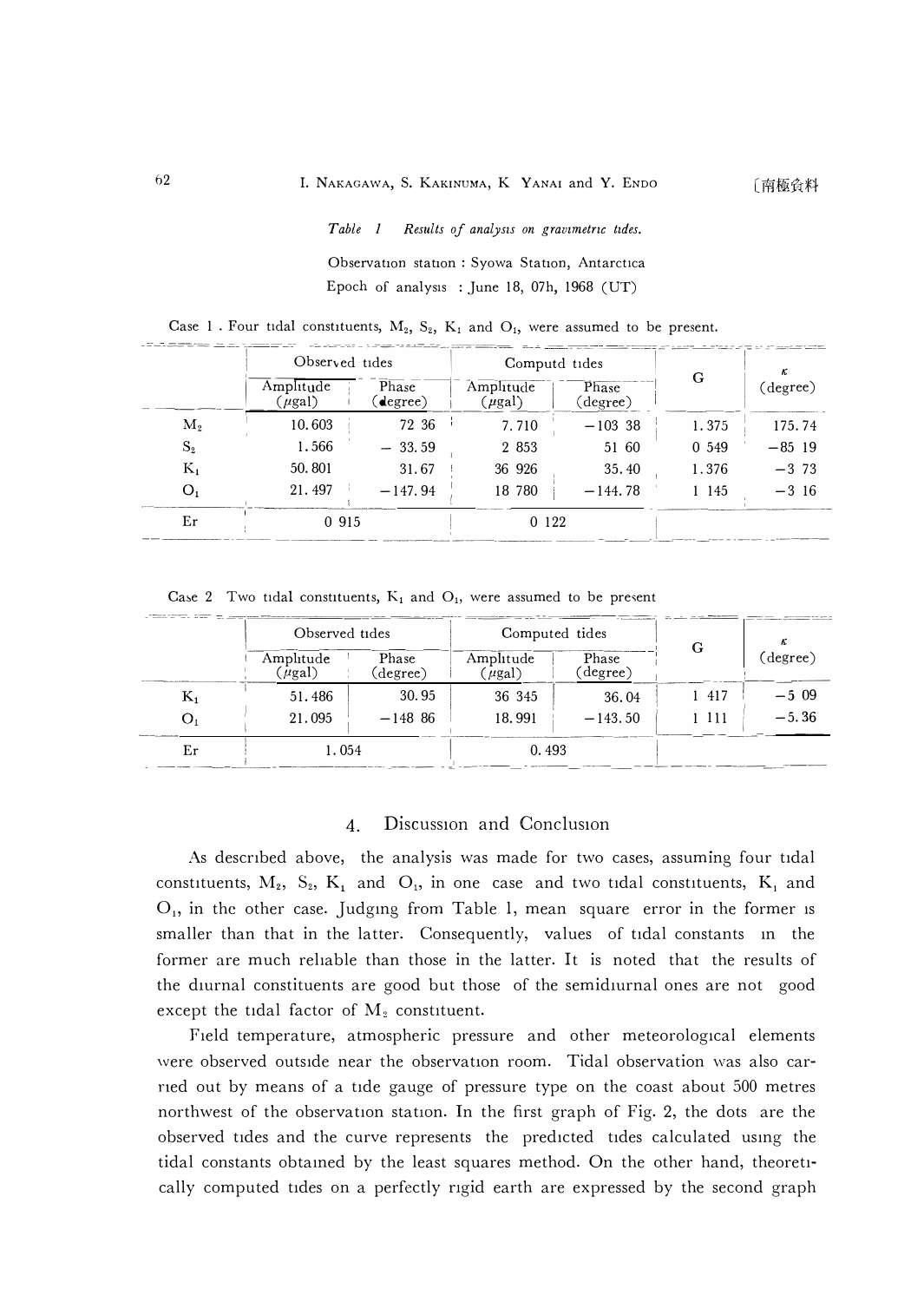

perfectly rigid earth.

of Fig. 2. In this figure, oceanic tides, atmospheric pressure and field temperature for the corresponding period are also shown as the third, fourth and fifth graphs, respectively.

As can be easily seen from Fig. 2, the observed tides are in good agreement with the computed tides, but the oceanic tides are certainly different. There exist clearly both diurnal and semidiurnal waves in the oceanic tides. High tide of the oceanic tides corresponds to gravity low. This indicates that the phase lag in both tidal variation of gravity and oceanic tides is very small, if present. Oceanic tides, field temperature and atmospheric pressure were then analyzed by the same method as for the observed tides, using the 169 hourly reading values. The results are shown in Table 2.

As mentioned before, either four or two principal tidal constituents were assumed to be present in determination of tidal constants. However, as the data used in the present analysis covered only 7 days, the number of data was too small to get reliable values of their amplitude and phase. Consequently, the values of tidal factor of gravity and phase lag obtained in the present analysis may not be reliable. In order to get more reliable values, it is requisite that continuous observations covering a longer period, at least one year, are made simultaneously at several